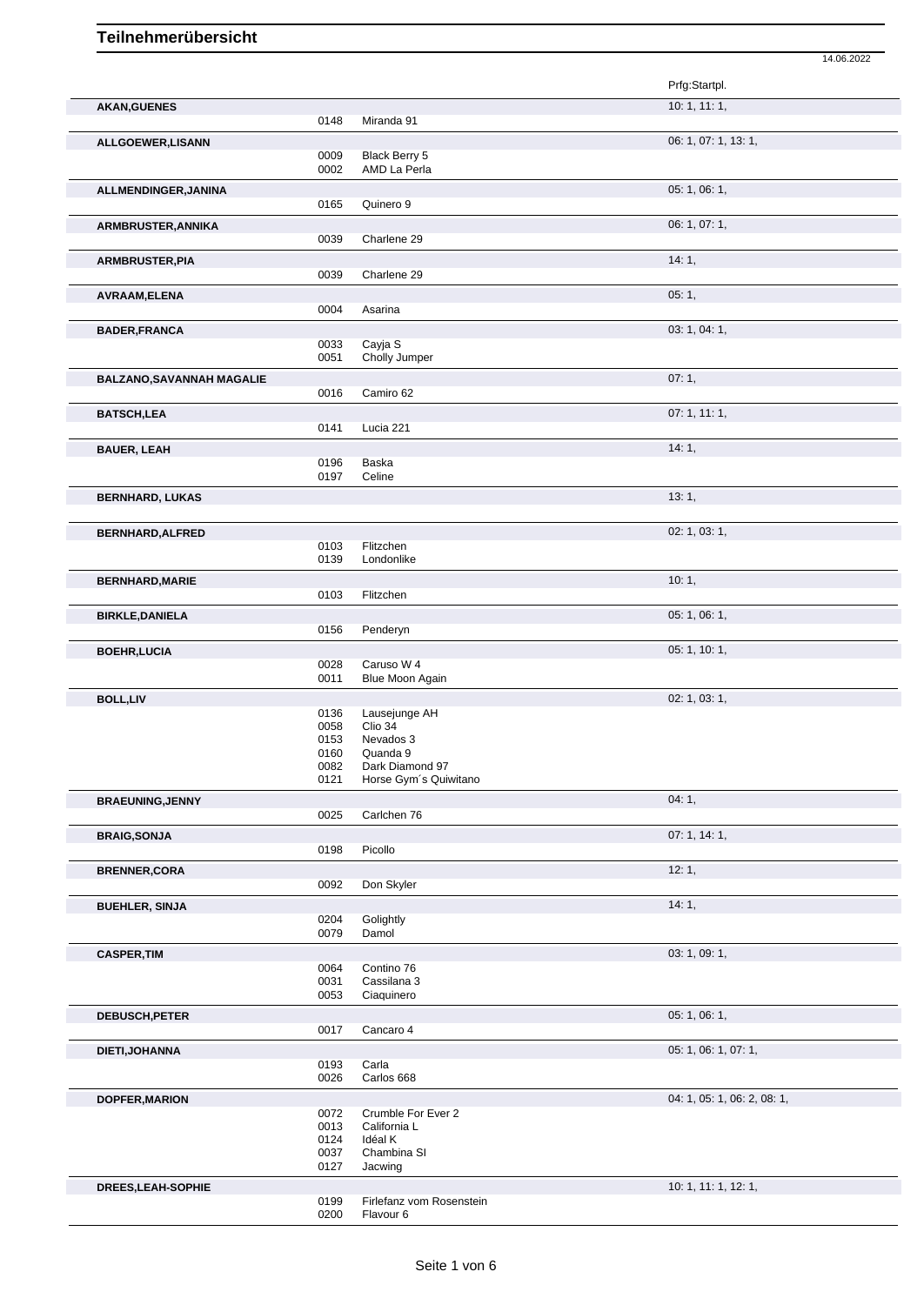## **Teilnehmerübersicht**

|                               |              |                          | 14.06.2022                         |
|-------------------------------|--------------|--------------------------|------------------------------------|
|                               |              |                          | Prfg:Startpl.                      |
| <b>DREIZLER, LEONIE</b>       |              |                          | 03: 1, 04: 1,                      |
|                               | 0044         | Chelsea 111              |                                    |
| <b>DUNKES, SABINE</b>         |              |                          | 08:1,                              |
|                               | 0023         | Caprivi 13               |                                    |
|                               | 0142         | Lucky Crazy Cindy        |                                    |
|                               | 0105<br>0167 | Florenz I<br>Quislane RD |                                    |
|                               |              |                          |                                    |
| EDEL, LARA                    |              |                          | 07:1, 14:1,                        |
|                               | 0206<br>0196 | Sir Henry<br>Baska       |                                    |
| <b>EHINGER, MARTINA</b>       |              |                          | 11:1, 12:1,                        |
|                               | 0176         | Samba Girl B             |                                    |
| <b>ERHARD DR., ASTRID</b>     |              |                          | 05: 1, 06: 1,                      |
|                               | 0027         | Carpe Diem F             |                                    |
| <b>FACKLER, NICOLE NADINE</b> |              |                          | 05:1,                              |
|                               | 0145         | L'amie du Coeur          |                                    |
| <b>FENDER, NORA</b>           |              |                          | 04: 1, 05: 1,                      |
|                               | 0125         | In Kentucky              |                                    |
| <b>FERREIRA DA SILVA, ISA</b> |              |                          | 10: 1, 11: 1, 12: 1,               |
|                               | 0079         | Damol                    |                                    |
|                               | 0084         | DeLaLuna 4               |                                    |
| <b>FETZER, FELICE</b>         |              |                          | 11:1,                              |
|                               | 0107         | Forrest Gump 139         |                                    |
| <b>FETZER. LORINA</b>         |              |                          | 14:1,                              |
|                               | 0201         | <b>Bonita</b>            |                                    |
| <b>FEUCHTER, KERSTIN</b>      |              |                          | 03: 1, 04: 1,                      |
|                               | 0174         | Sam 971                  |                                    |
| <b>FISCHER, CORINNA</b>       |              |                          | 06: 1, 09: 1,                      |
|                               | 0150         | Monsieur Million         |                                    |
| <b>FISCHER, FLORIAN</b>       |              |                          | 01: 1, 02: 1, 03: 1, 08: 1, 09: 1, |
|                               | 0056         | Cleo WF                  |                                    |
|                               | 0150         | Monsieur Million         |                                    |
|                               | 0085         | Denizio                  |                                    |
| <b>FODOR, CARINA</b>          |              |                          | 07:1, 11:1,                        |
|                               | 0087         | <b>Dina 320</b>          |                                    |
| <b>FUEHRLE, ALINA</b>         |              |                          | 14:1,                              |
|                               | 0196<br>0197 | Baska<br>Celine          |                                    |
|                               |              |                          | 05: 1, 06: 1,                      |
| <b>GEPRAEGS, ANDREA</b>       | 0123         | Ideal 50                 |                                    |
| <b>GLATTHAR, DIANA</b>        |              |                          | 05:1,                              |
|                               | 0183         | Spengler's Püppi         |                                    |
|                               |              |                          | 04: 1, 06: 1,                      |
| GOEHRINGER, NELE              | 0096         | Envoys Sweet Ella        |                                    |
|                               |              |                          | 11: 1, 12: 1,                      |
| <b>HAEBERLE, NADINE</b>       | 0022         | Capone Clandestino       |                                    |
| HAEDERLE, KATHRIN             |              |                          | 04: 1, 05: 1,                      |
|                               | 0049         | Chicollo Chimaro         |                                    |
|                               |              |                          | 01: 1, 02: 1, 03: 1,               |
| <b>HAFFA, VOLKER</b>          | 0019         | Candy Z                  |                                    |
|                               |              |                          | 09:1,                              |
| <b>HARSCHER, CHRISTIAN</b>    | 0190         | Van Hermi                |                                    |
|                               |              |                          | 04: 1, 05: 1,                      |
| <b>HARTMANN, NADINE</b>       | 0012         | <b>Blueberry Rose</b>    |                                    |
|                               |              |                          | 04: 1, 05: 1,                      |
| <b>HEDERER,LINDA</b>          | 0162         | Quentin de Blavou        |                                    |
|                               |              |                          |                                    |
| <b>HEDERER, LISA MARIA</b>    | 0162         | Quentin de Blavou        | 05: 1, 06: 1,                      |
|                               | 0068         | Costa Quanto             |                                    |
| <b>HEHNLE, PIA</b>            |              |                          | 02: 2, 03: 1,                      |
|                               | 0020         | Capital Joke             |                                    |
|                               | 0034         | Cazoo                    |                                    |
|                               | 0184         | SR - Halleluja - Z       |                                    |
| <b>HEINRICH, VANESSA</b>      |              |                          | 06:1,                              |
|                               | 0023         | Caprivi 13               |                                    |
| <b>HEITZ, JULIA</b>           |              |                          | 02: 1, 03: 1,                      |

0154 Nibbertino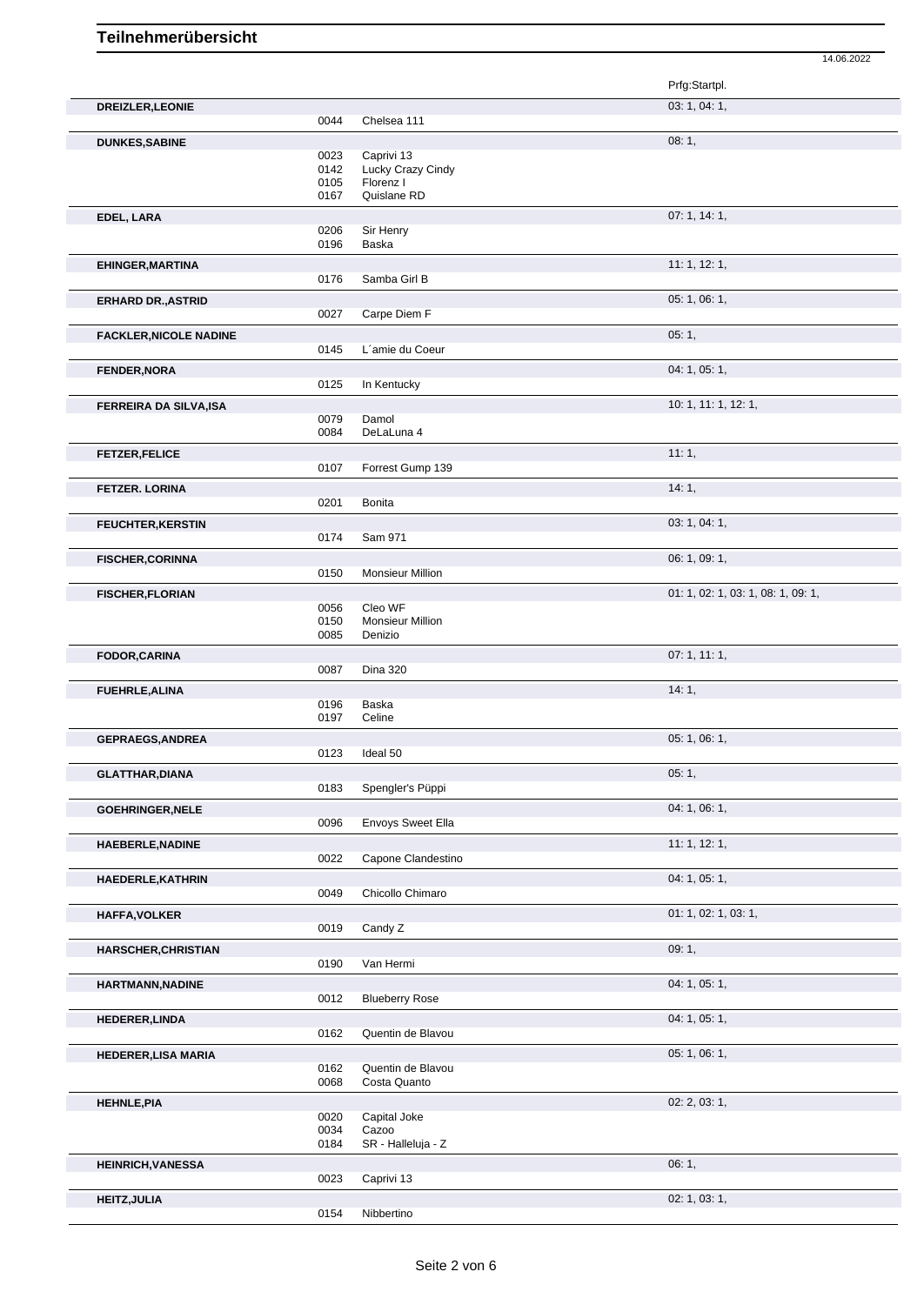## **Teilnehmerübersicht**

14.06.2022

|                           |              |                                      | Prfg:Startpl.                      |
|---------------------------|--------------|--------------------------------------|------------------------------------|
| <b>HELLER, SABINE</b>     |              |                                      | 03: 1, 04: 1, 05: 1,               |
|                           | 0078         | Daily Joy 8                          |                                    |
| <b>HERGA, CAROLIN</b>     |              |                                      | 10:1,                              |
|                           | 0104         | Florentino D                         |                                    |
|                           | 0152         | Negro's Diamond                      |                                    |
| <b>HESS, ANNA-LENA</b>    |              |                                      | 13: 1, 14: 1,                      |
|                           | 0118         | Happy Girl 34                        |                                    |
| HILDEBRAND, JENNY         | 0191         | Vox 8                                | 11: 1, 12: 1,                      |
|                           |              |                                      |                                    |
| <b>HOERNER, ALISHA</b>    | 0146         | Magic Mike 4                         | 10:1,                              |
|                           |              |                                      |                                    |
| <b>HOFER, JULIA</b>       | 0196         | Baska                                | 14:1,                              |
|                           | 0197         | Celine                               |                                    |
| HOHL, JANA-MARIA          |              |                                      | 04:1,                              |
|                           | 0023         | Caprivi 13                           |                                    |
|                           | 0166         | Quintessa 30                         |                                    |
|                           | 0021<br>0167 | Capmans Bay<br>Quislane RD           |                                    |
|                           | 0151         | Naivasha RD                          |                                    |
| <b>HOLL, SINJA</b>        |              |                                      | 05: 1, 06: 1, 11: 1, 12: 1,        |
|                           | 0061         | Coco Chanel 147                      |                                    |
|                           | 0046         | Chiara 315                           |                                    |
| <b>HUBER, PAULINE</b>     |              |                                      | 04: 1, 05: 1, 06: 1,               |
|                           | 0001<br>0040 | Amazone 153<br>Charlie Chaplin 31    |                                    |
|                           | 0192         | Waikiki 235                          |                                    |
| <b>ILG, ANDREAS</b>       |              |                                      | 08:1,                              |
|                           | 0029         | Cascalio                             |                                    |
| IMMERZEDER, EMILY         |              |                                      | 04: 1, 05: 1, 06: 1,               |
|                           | 0135         | Ladessa 2                            |                                    |
| <b>IRLWEK, MANUELA</b>    |              |                                      | 10:1,                              |
|                           | 0063         | Concept F                            |                                    |
| JAEGER, NADINE            |              |                                      | 11:1,                              |
|                           | 0195         | Pegasus van de Ronevallei            |                                    |
| <b>JANZEN,LEA</b>         |              |                                      | 06: 1, 08: 1,                      |
|                           | 0010         | Black Pearl 114                      |                                    |
| <b>KARNER, KATHRIN</b>    | 0122         | Hot Chocolate 69                     | 10:1,                              |
|                           |              |                                      |                                    |
| <b>KLUSIK, MELANIE</b>    | 0181         | Soleil du coeur 4                    | 01: 2, 02: 2, 03: 1,               |
|                           | 0076         | Cute Cassi                           |                                    |
| <b>KNAUS, BENJAMIN</b>    |              |                                      | 06: 1,                             |
|                           | 0173         | Sabrina B 4                          |                                    |
| <b>KNOBLAUCH, ALIX</b>    |              |                                      | 10:1,                              |
|                           | 0175         | Samantha 190                         |                                    |
| KOEGER, JULIA             |              |                                      | 10:1,                              |
|                           | 0093         | Donna Isabella 11                    |                                    |
| KOHN, PIA                 |              |                                      | 13:1,                              |
|                           | 0163         | Quick Fire 4                         |                                    |
| KOLLER, JANINE            |              |                                      | 11: 1, 12: 1,                      |
|                           | 0159         | Pinoccio 134                         |                                    |
| KONLE, HENRI              |              |                                      | 03: 1, 04: 2,                      |
|                           | 0129<br>0101 | Kalif von Risum<br>Five to get ready |                                    |
|                           | 0180         | Selfie Sensation                     |                                    |
| <b>KONLE, THOMAS</b>      |              |                                      | 01: 2, 02: 2, 03: 1, 08: 1, 09: 1, |
|                           | 0116         | Grenzhoehes Cajus                    |                                    |
| <b>KRIEGER, NADINE</b>    |              |                                      | 12:1,                              |
|                           | 0147         | Maily von der Loch-Ranch             |                                    |
|                           | 0036         | Cezar 26                             |                                    |
| <b>KRUEGER, ANGELIQUE</b> |              |                                      | 13:1,                              |
|                           | 0007         | Avec l'amour 2                       |                                    |
| KRUEGER, MICHELLE         |              |                                      | 11:1, 12:1,                        |
|                           | 0134         | Lacross 27                           |                                    |
| KUHN, ANIKA               | 0120         | High Heels K                         | 11:1,                              |
|                           |              |                                      | 06:1,                              |
| KULAY, ELISA              |              |                                      |                                    |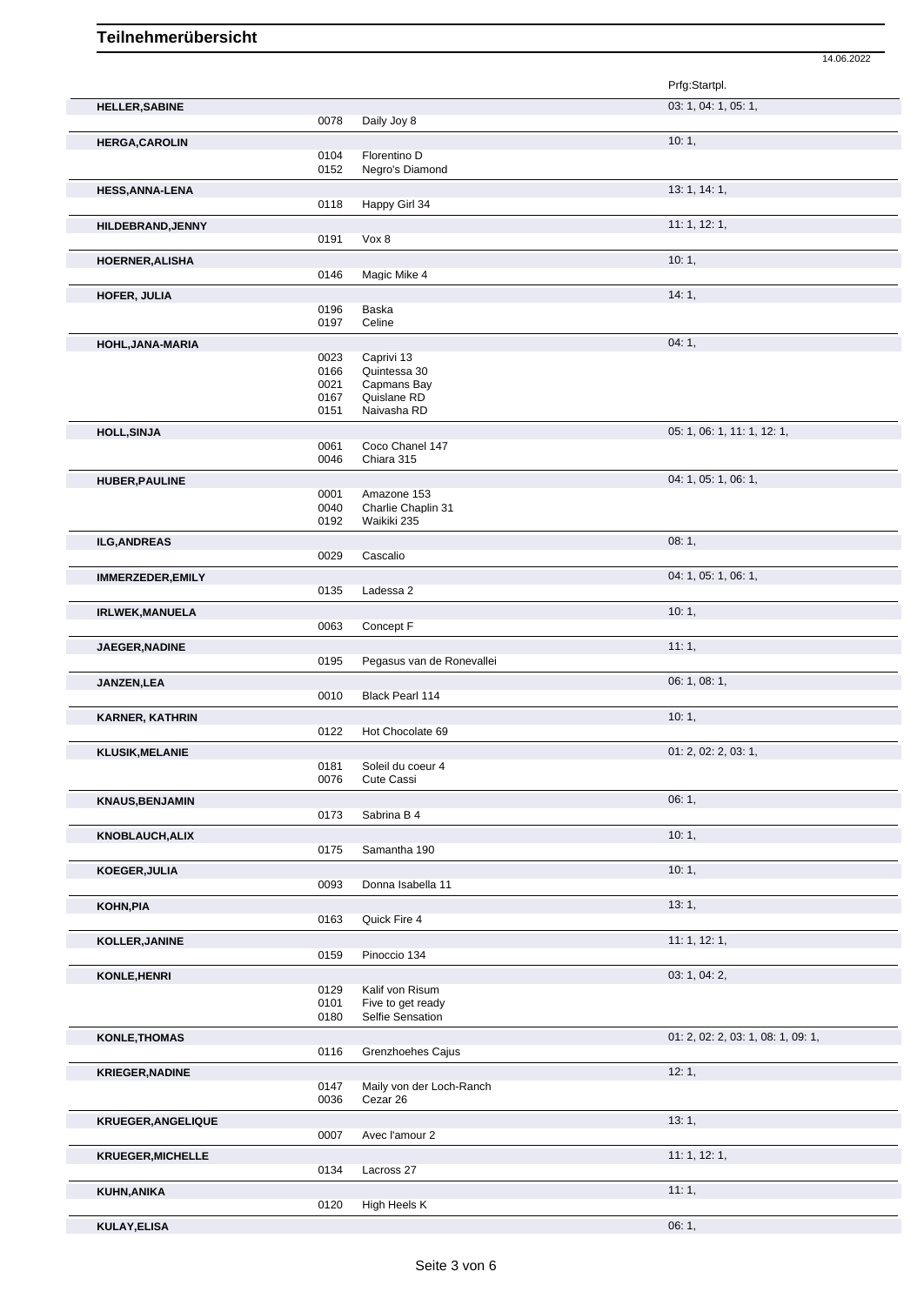14.06.2022

|                            |              |                           | Prfg:Startpl.               |
|----------------------------|--------------|---------------------------|-----------------------------|
|                            | 0158         | Picolino 42               |                             |
| KURZ, JOHANNA              |              |                           | 10:1,                       |
|                            | 0114         | Golden Dancer 16          |                             |
|                            | 0119         | Hemmingway S              |                             |
| LEMPP, JULIA               | 0091         | Don Marco 6               | 10:1,                       |
|                            |              |                           |                             |
| LIEBAUG, ALEXANDRA         | 0138         | Leonarda 19               | 10:1, 11:1,                 |
|                            |              |                           |                             |
| LUCKERT, SILVIA            | 0161         | Quel Filou 15             | 10:1,                       |
|                            |              |                           |                             |
| <b>MAIER, JULIANE</b>      | 0182         | Solero mio                | 05: 1, 06: 2, 10: 1,        |
|                            | 0081         | Dario 143                 |                             |
|                            | 0186         | Te Quiero 19              |                             |
| <b>MAIER, LENNY</b>        |              |                           | 01: 1, 02: 2, 03: 1, 04: 1, |
|                            | 0144         | Lylly de Baloubet         |                             |
|                            | 0030<br>0003 | Casita M<br>Antonia 197   |                             |
|                            |              |                           |                             |
| <b>MAIER, THOMAS</b>       | 0030         | Casita M                  | 08: 1, 09: 1,               |
|                            | 0003         | Antonia 197               |                             |
|                            | 0052         | Chow M                    |                             |
| <b>MEKLE, MAREN</b>        |              |                           | 05: 1, 06: 1,               |
|                            | 0067         | Cooper 209                |                             |
| <b>MERZ, SARA-LENA</b>     |              |                           | 05: 1, 06: 1,               |
|                            | 0169         | Quorum S                  |                             |
| <b>MUELLER, PETRA LISA</b> |              |                           | 04: 1, 05: 1,               |
|                            | 0137         | Legacy 11                 |                             |
| <b>MURKEN, SABRINA</b>     |              |                           | 11:1,                       |
|                            | 0194         | Amigo 1873                |                             |
| NEUMANN, JENNIFER          |              |                           | 11:1, 12:1,                 |
|                            | 0112         | Gilette 17                |                             |
| NIEDERBERGER, LUCA MARIA   |              |                           | 08: 1, 09: 1,               |
|                            | 0126         | Incidence                 |                             |
| NIEDERBERGER, MARC         |              |                           | 02: 1, 03: 1,               |
|                            | 0187         | Thibault                  |                             |
| NIEMEYER, VALENTINA        |              |                           | 03:1,                       |
|                            | 0069         | Cracker Joe 2             |                             |
| NUDING, HANNA              |              |                           | 12: 1, 13: 1,               |
|                            | 0133         | La Lina B                 |                             |
| <b>OESTERLE, ANNA LENA</b> |              |                           | 06:1,                       |
|                            | 0070         | Cream Swap                |                             |
| PECH, LEANDER              |              |                           | 02: 1, 03: 1,               |
|                            | 0062         | Conaro 3                  |                             |
|                            | 0099         | FBW Quobelix              |                             |
| PELTIER, JOSIE             |              |                           | 13:1,                       |
|                            |              |                           |                             |
| PETERSEN, SVENJA           |              |                           | 05: 1, 06: 1,               |
|                            | 0018         | Candimos                  |                             |
| PRETSCHNER, GABRIELA       |              |                           | 11:1,                       |
|                            | 0172         | Roy Charles Kinkskerswell |                             |
| RIEDLER, JULIA             |              |                           | 04:1,                       |
|                            | 0042         | Chateau Latour            |                             |
| RIEDLER, LENA              |              |                           | 05:1,                       |
|                            | 0110         | Frizzantino 20            |                             |
| RIEGE, ANNA MARIA          |              |                           | 10:1, 11:1,                 |
|                            | 0143         | Lukas 1079                |                             |
| ROESCH, SINAH              |              |                           | 06: 1, 11: 1, 12: 1,        |
|                            | 0090         | Don Carinio               |                             |
| <b>RUPP, ROMINA</b>        |              |                           | 02: 2, 03: 1,               |
|                            | 0060         | Cocaine 9                 |                             |
|                            | 0059         | Cloud Seven F             |                             |
| <b>RUS, IRINA</b>          |              |                           | 10:1, 11:1,                 |
|                            | 0097         | Enya 57                   |                             |
| SATTEL, CHRISTINA          |              |                           | 10:1,                       |
|                            | 0077         | Daddy's Best              |                             |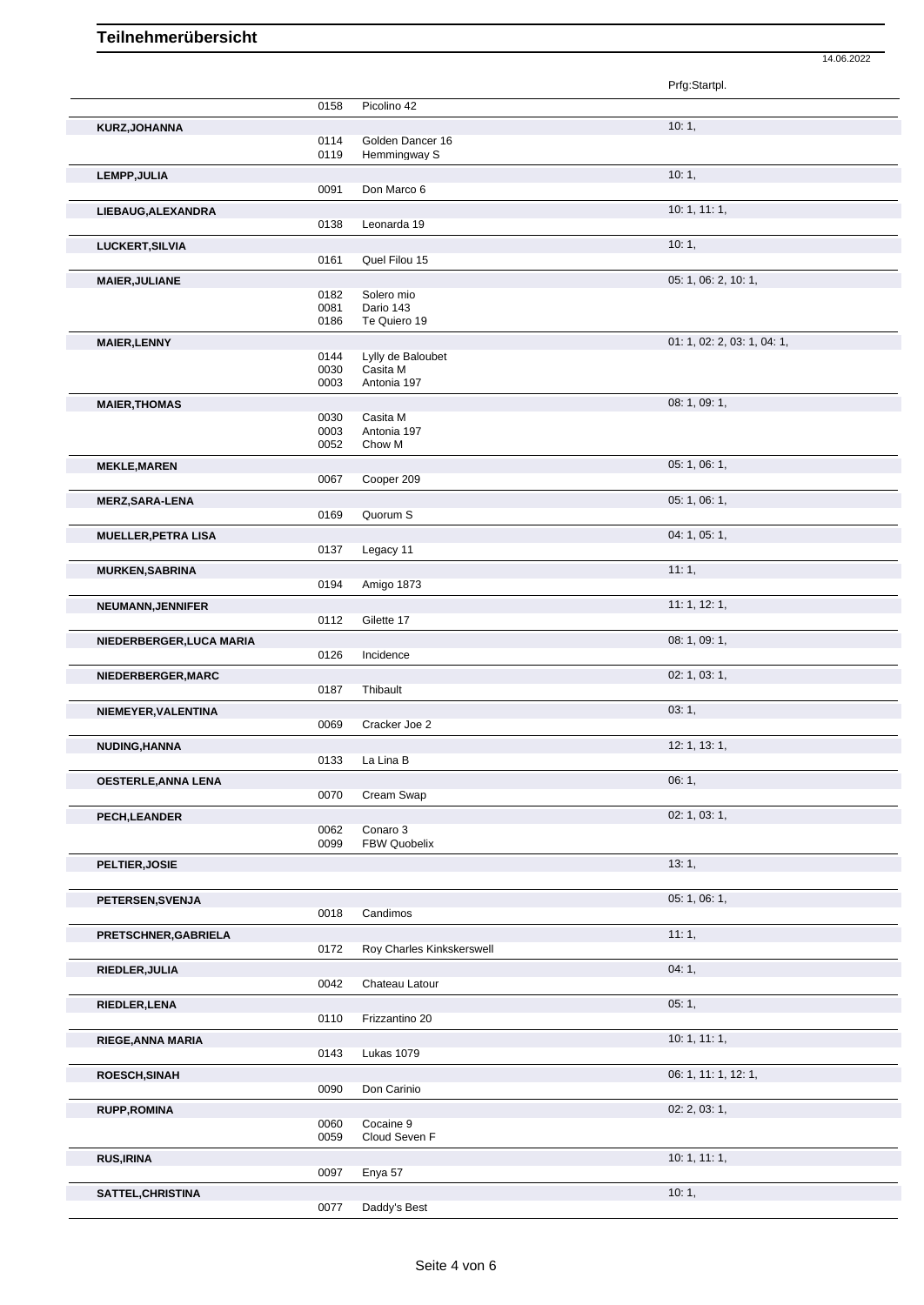14.06.2022

|                              |              |                                    | Prfg:Startpl.                      |
|------------------------------|--------------|------------------------------------|------------------------------------|
| <b>SAUTER, JANA MARIE</b>    |              |                                    | 05: 1, 07: 1, 11: 1, 12: 1,        |
|                              | 0088         | Dingo 246                          |                                    |
|                              | 0066         | Cool Power<br>Crown Copyright      |                                    |
|                              | 0071<br>0131 | La Chica 14                        |                                    |
|                              | 0179         | Select Du Toultia                  |                                    |
| <b>SCHMID, TAMINA</b>        |              |                                    | 07:1,                              |
|                              | 0202         | Laurin 124                         |                                    |
| <b>SCHMID, ANDREAS</b>       |              |                                    | 02: 1, 03: 1,                      |
|                              | 0038         | Chance 25                          |                                    |
|                              | 0048         | Chico 940                          |                                    |
|                              | 0047         | Chica 195                          |                                    |
| <b>SCHMID, DOROTHEE</b>      |              |                                    | 09:1,                              |
|                              |              |                                    |                                    |
| <b>SCHMID, JULIA</b>         | 0098         | Fallada 70                         | 06: 1, 07: 1, 08: 1, 09: 1, 14: 1, |
|                              | 0125         | In Kentucky                        |                                    |
|                              | 0128         | Jaguana                            |                                    |
|                              | 0178         | Saparkan                           |                                    |
|                              | 0157<br>0115 | Perrier Lancer<br>Golden Gaidu 2   |                                    |
|                              |              |                                    |                                    |
| <b>SCHMID, KATHRIN</b>       | 0089         | Djumani                            | 11: 1, 12: 1,                      |
|                              |              |                                    | 02: 1, 03: 1,                      |
| <b>SCHMID, KRISTIN</b>       | 0038         | Chance 25                          |                                    |
|                              | 0047         | Chica 195                          |                                    |
| <b>SCHMID,LAURA ISABELL</b>  |              |                                    | 05: 1, 06: 1,                      |
|                              | 0050         | Chippendale 21                     |                                    |
| <b>SCHULER, ANGELA</b>       |              |                                    | 10:1,                              |
|                              | 0109         | Frederik 132                       |                                    |
| <b>SCHULLER, FRANZISKA</b>   |              |                                    | 11:1,                              |
|                              | 0094         | Dr. Watson 16                      |                                    |
| <b>SEMLE, LUISA-MARIE</b>    |              |                                    | 11: 1, 12: 1,                      |
|                              | 0132         | La Diva 31                         |                                    |
| SIEGER, SUSANN               |              |                                    | 13:1,                              |
|                              | 0155         | Paulchen 127                       |                                    |
| SILBERHORN, SELINA           |              |                                    | 05: 1, 06: 1, 11: 1, 12: 1,        |
|                              | 0102<br>0083 | Fleur Delacour 21<br>Day Dreamer 7 |                                    |
| SLAVE, JANA                  |              |                                    | 05:1,06:1,                         |
|                              | 0185         | Sweet as sugar 3                   |                                    |
| <b>SMOLA,LEA</b>             |              |                                    | 13:1,                              |
|                              | 0073         | Curly Sue 220                      |                                    |
| <b>STEEB, ULRIKE</b>         |              |                                    | 08: 1, 09: 2,                      |
|                              | 0015         | Callidora 3                        |                                    |
|                              | 0130         | King Cermit Kasamatsu              |                                    |
| STETTER, TAMARA              |              |                                    | 06: 1, 07: 1,                      |
|                              | 0035         | Cessy 46                           |                                    |
| <b>STOCK,LEONIE JOSEFINE</b> |              |                                    | 06: 1, 08: 1,                      |
|                              | 0006         | Asti Cinzano HJB                   |                                    |
| STOLZ, SONJA                 |              |                                    | 11:1,                              |
|                              | 0108         | Fräulein Fritzi 2                  |                                    |
| STROEBER, LOTTE              |              |                                    | 11: 1, 12: 1,                      |
|                              | 0074<br>0086 | Curry King 4<br>Diamira 2          |                                    |
|                              |              |                                    | 14:1,                              |
| <b>TALLEY, SERENA</b>        | 0203         | Kira Elayne                        |                                    |
|                              | 0205         | Klärchen                           |                                    |
| <b>TRINKLE, VANESSA</b>      |              |                                    | 11:1, 12:1,                        |
|                              | 0111         | Fürstenberg 22                     |                                    |
|                              | 0149         | Miss Charlotte                     |                                    |
| TSCHAMMERHOELL, MELINDA      |              |                                    | 14:1,                              |
|                              | 0203<br>0204 | Kira Elayne<br>Golightly           |                                    |
|                              | 0001         | Amazone 153                        |                                    |
| <b>VOLLMER, STEFANIE</b>     |              |                                    | 03: 1,                             |
|                              | 0054         | Claus 27                           |                                    |
|                              | 0065         | Cool Cat 6                         |                                    |
|                              | 0140<br>0113 | Lotty 13<br><b>Ginger Musterd</b>  |                                    |